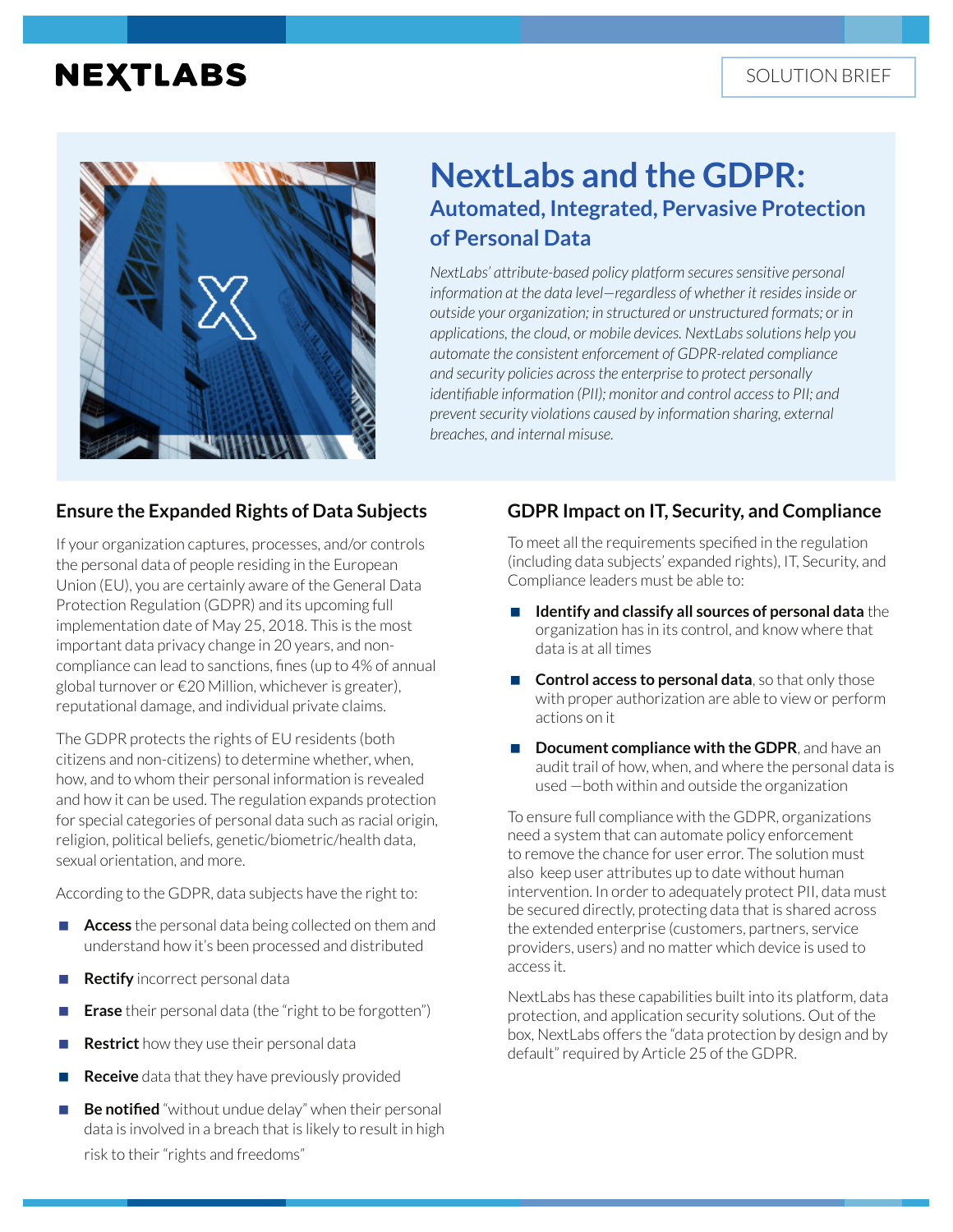## **Identify and Classify Personal Data**

Accurately classifying data is key to ensuring adequate protection of PII. It is not possible to comply with the requests of data subjects to access, rectify, erase, restrict, and receive their personal data unless you first know precisely which data is sensitive and where that data resides—both inside and outside the organization, whether on premise or in the cloud.

Besides tracking the location of PII, data classification also lets you set up the actions people can take when they access it. You can define access and usage policies associated with each type of classification.

NextLabs works with any file type and automatically classifies large file repositories based on your predefined rules, keywords, and metadata. For example, because the GDPR has restrictions on handling PII as it relates to children, you'll want to track data subjects' age and set permitted actions on the data. (Note that you can categorize personal data by any of the protected categories, whether religion, gender, or more.) NextLabs can categorize personal data whether it resides in structured or unstructured data formats. It can also:

- Automatically do **batch classification** based on your rules, using content analysis to search for your desired keywords and metadata
- **Apply rules-based protection** to sensitive files
- **Segregate** sensitive data into certain classified directories
- **Scan incremental changes** at time intervals you specify, to ensure data is always properly classified
- **Centrally manage** your rules, and create reports to show how your organization is distributing and storing personal data

### **Control Access to Personal Data**

In the extended enterprise, where we share sensitive data across organizations, over external systems, and with unknown users and devices, implementing authorization policies consistently can seem an impossible challenge. In a typical scenario, each application and system silo has authorization policies that are redundant, difficult to change, and costly to maintain. NextLabs' centralized policy management accelerates data protection and compliance.

The NextLabs platform is **identity-aware, content-aware**, and **context-aware**. It automatically applies protections to data based on its content—rather than relying on end users to manually apply policies to each and every document.

The system makes authorization decisions at runtime, using contextual information—or attributes—about the **user** (for example, title, department, project); the **data** (classification, category, type, content); and **environment** (device, location, time of day). This enables fine-grained decisions to ensure that only the right people gain access to sensitive information.

These data protections are persistent. NextLabs secures sensitive personal information at the data level, whether that data resides inside or outside your organization; in structured or unstructured formats; or in applications, the cloud, or mobile devices. In addition, you can:

- **Mask, delete, and redact fields** to comply with Article 9 (increased protection for special categories of PII)
- **Filter data** so users see only the information they're authorized to see
- **Fulfill a data subject's request to be forgotten** by setting attributes for a specific time period/end date (followed by deletion or inability to access)
- **Encrypt data** so that PII is securely protected, even in the case of a breach
- **Segregate data** to ensure only those who have rights can see the data
- **Protect across multiple systems** based on the same user attributes

### **Document Compliance with the GDPR**

The GDPR requires that organizations report data breaches to the supervisory authority within 72 hours, and report which data was compromised and how many data subjects it affected. In addition, you must be able to demonstrate compliance with all relevant articles of the GDPR and verify that your value chain partners are in compliance as well.

An added complication for compliance is that individual EU countries may have other data protection regulations on top of the GDPR mandate, which makes adhering to regulations across country lines more complex. NextLabs' fine-grained policies can account for local or countryspecific differences and grant access rights accordingly making the process streamlined and easy to enforce.